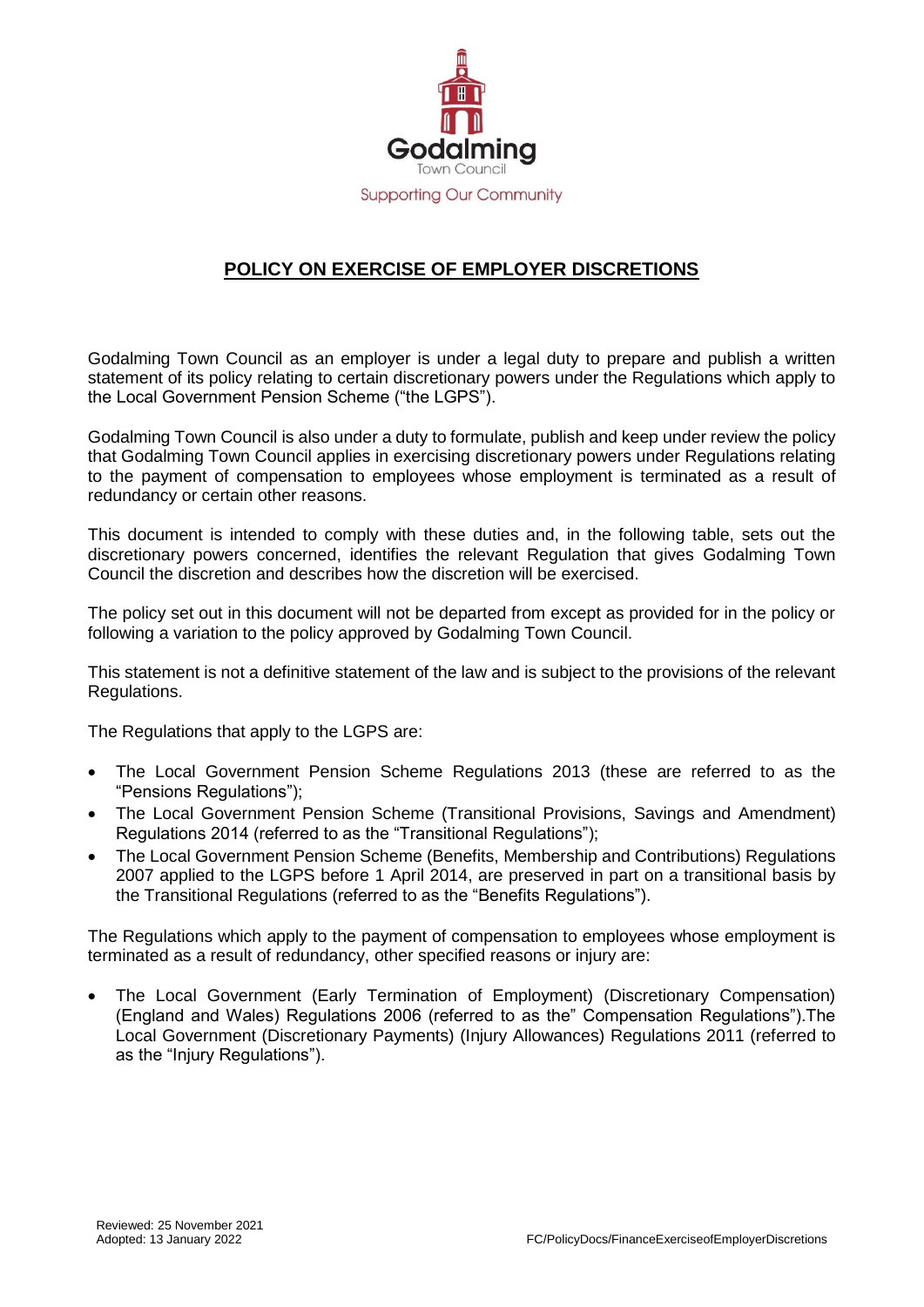In the table below:

- (1) "The Scheme" or "the Pension Scheme" means the LGPS and "the Fund" or "the Pension Fund" means the fund maintained under the LGPS;
- (2) "Member" means a member of the LGPS;
- (3) "Active Member" means a member in employment and paying, or treated as paying, contributions to the LGPS, or absent from employment for a reason mentioned in Regulation 11 of the Pensions Regulations;
- (4) References to a member with transitional protection are those who can count membership accrued before 1 October 2006 and who have statutory transitional protection under the Transitional Regulations, wholly or partly, from changes that would otherwise be made to their pension entitlements and/or from actuarial reductions that would otherwise be applied to their pension benefits as a result of the coming into force of the Pensions Regulations on 1 April 2014.
- (5) References to a member meeting "the 85 year rule" are those members whose age in whole years when added to the member's total membership in whole years is 85 years or more.

The power to exercise and to take any decision in relation to the each of the discretions is delegated to Godalming Town Council.

This statement was approved by Godalming Town Council and is intended to comply with Godalming Town Council's duties under Regulation 60 of the Pensions Regulations, Regulation 7 of the Compensation Regulations and Regulation 14 of the Injury Regulations.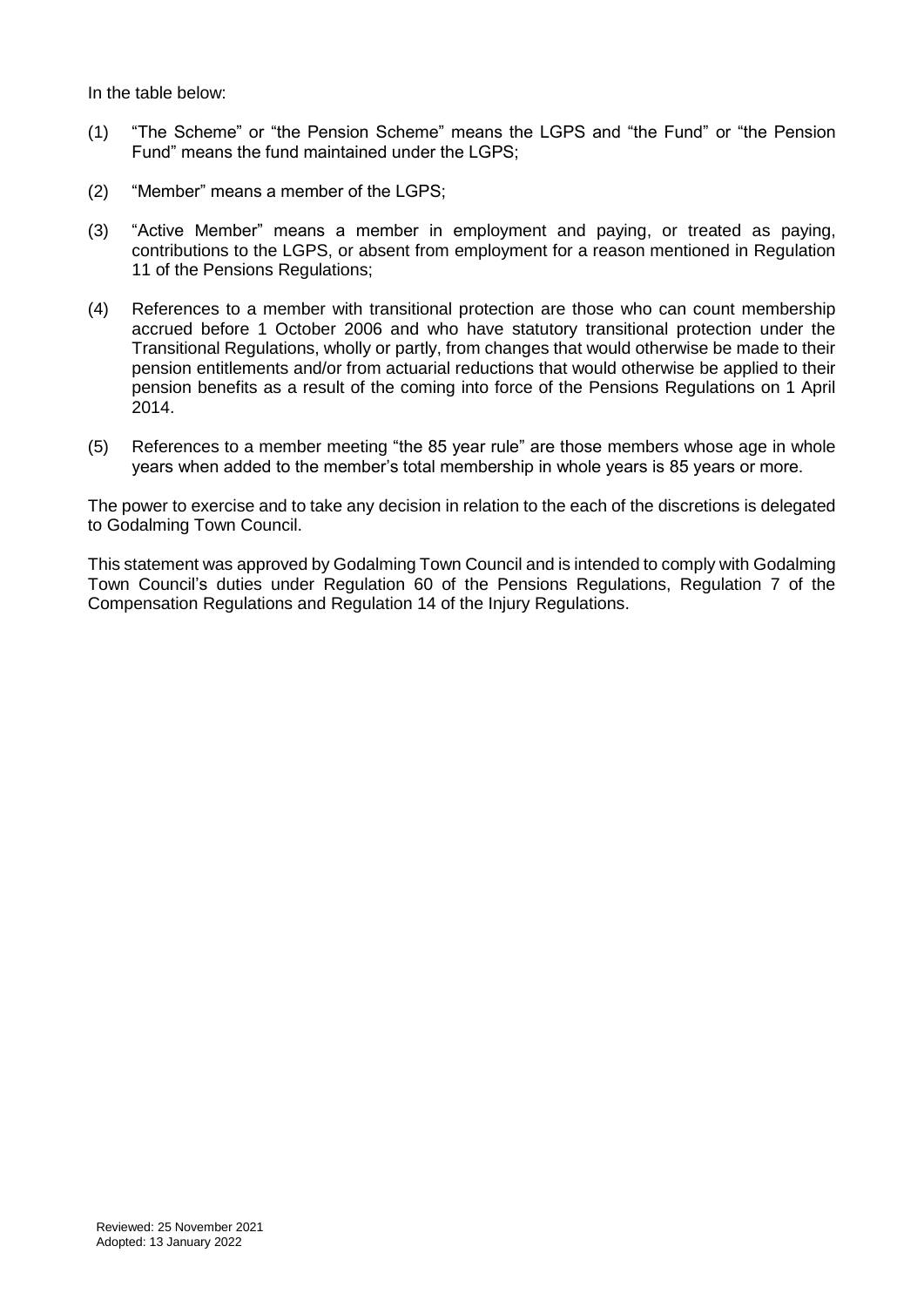| No.         | Area                                                                                   | <b>Regulation</b>                                                    | <b>Discretion</b>                                                                                                                                                                                                                                                                                                                                                                                                                                                                                             | <b>Policy Summary</b>                                                                                                                                             | <b>Explanation</b>                                                                                                                                                                                                                                                                |
|-------------|----------------------------------------------------------------------------------------|----------------------------------------------------------------------|---------------------------------------------------------------------------------------------------------------------------------------------------------------------------------------------------------------------------------------------------------------------------------------------------------------------------------------------------------------------------------------------------------------------------------------------------------------------------------------------------------------|-------------------------------------------------------------------------------------------------------------------------------------------------------------------|-----------------------------------------------------------------------------------------------------------------------------------------------------------------------------------------------------------------------------------------------------------------------------------|
| 1           | Whether to vary an<br>employee's contribution<br>band                                  | Regulations 9 and 10<br><b>Pensions Regulations</b>                  | Members must pay pension<br>contributions at the appropriate rate<br>set on 1 April or the first day of<br>active membership, if later. The<br>employer may vary the contribution<br>rate if there is a change in<br>employment or a material change<br>that affects the member's<br>pensionable pay.                                                                                                                                                                                                         | <b>Godalming Town Council</b><br>may vary the employee's<br>contribution rate if there is a<br>material change. Each case<br>will be considered on its<br>merits. | Contribution bands are set<br>on 1 April but the employer<br>may change them if a<br>member changes jobs or has<br>a material pay increase/<br>decrease.                                                                                                                          |
| $\mathbf 2$ | Whether to increase<br>assumed pensionable pay<br>in certain specific<br>circumstances | Regulation 21(5),<br>21(5A) and 21(5B)<br><b>Pension Regulations</b> | If a member is absent as a result of<br>illness, child related leave or<br>reserve forces leave their pension<br>benefits may be based on assumed<br>pensionable pay (APP). If, in the<br>employer's opinion, the member's<br>APP is materially lower than their<br>pay in the twelve months preceding<br>the absence they can either include<br>(1) a "regular" lump sum received<br>during that period or (2) substitute a<br>higher pensionable pay having<br>regard for their earnings in that<br>period. | <b>Godalming Town Council</b><br>may increase assumed<br>pensionable pay. Each case<br>will be considered on its<br>merits.                                       | If a member's APP is lower<br>than their regular<br>pensionable pay the<br>employer can either<br>substitute a higher rate of<br>pay, based on the pay they<br>received in the year before<br>the absence began, or,<br>include regular lump sums<br>received during that period. |
| 3           | <b>Funding of Additional</b><br><b>Pension Contributions</b>                           | Regulations $16(2)(e)$<br>and $16(4)(d)$<br>Pensions Regulations,    | Whether to fund, in whole or in part,<br>a shared cost additional pension<br>contributions (SCAPC) on behalf of<br>an active member by regular<br>contributions (Regulation 16(2)(e))<br>or by lump sum (Regulation<br>$16(4)(d)$ ).<br>Note:<br>The amount of additional pension<br>that may be credited to an active<br>member's pension accounts may<br>not exceed the overall additional<br>pension limit of £6,822 (April 2018<br>and uplifted annually).                                                | <b>Godalming Town Council will</b><br>not normally contribute<br>towards APCs. Any claims<br>for exceptional treatment will<br>be considered on its merits.       | The employing authority can<br>choose to pay additional<br>pension contributions on<br>behalf of active employees.                                                                                                                                                                |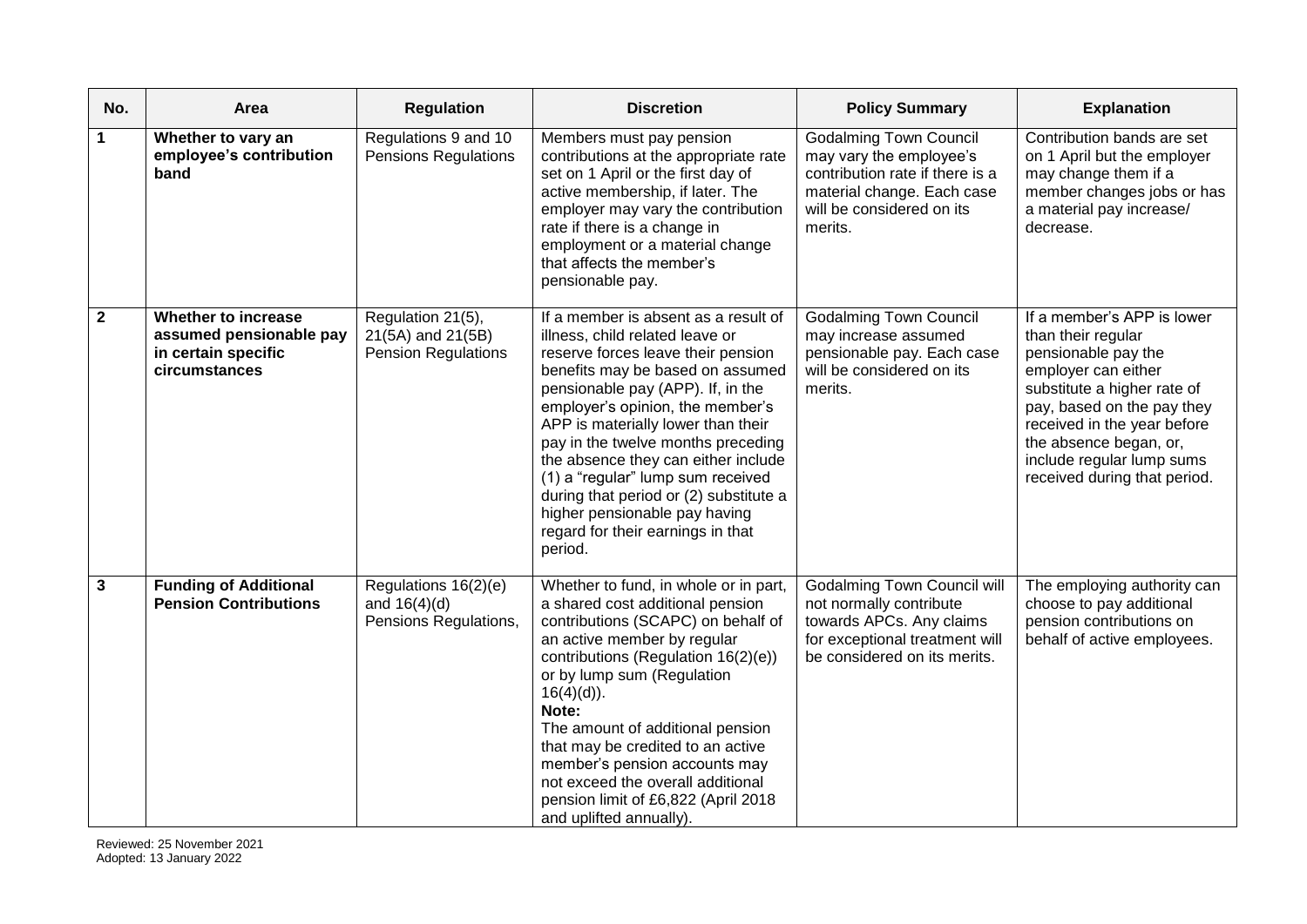| $\overline{\mathbf{4}}$ | <b>Shared Cost Additional</b><br><b>Voluntary Contributions</b><br>(SCAVCs)                                 | Regulation 17(1) and<br>Schedule 1 (definition<br>of SCAVC) Pension<br>Regulations.                             | Whether to contribute towards a<br><b>Shared Cost Additional Contribution</b><br>arrangement. Pre-2014 SCAVCs<br>also fall under Regulation 17 by<br>virtue of Regulation 15(2A)<br><b>Transitional Regulations.</b>                                                                                                                                                                                                                                                                                                        | <b>Godalming Town Council will</b><br>not normally contribute<br>towards SCAVCs. Any<br>claims for exceptional<br>treatment will be considered<br>on its merits.         | An employer can choose to<br>contribute towards a SCAVC.                                                                                                                                                                                                                                                                              |
|-------------------------|-------------------------------------------------------------------------------------------------------------|-----------------------------------------------------------------------------------------------------------------|-----------------------------------------------------------------------------------------------------------------------------------------------------------------------------------------------------------------------------------------------------------------------------------------------------------------------------------------------------------------------------------------------------------------------------------------------------------------------------------------------------------------------------|--------------------------------------------------------------------------------------------------------------------------------------------------------------------------|---------------------------------------------------------------------------------------------------------------------------------------------------------------------------------------------------------------------------------------------------------------------------------------------------------------------------------------|
| 5                       | Whether to grant early<br>payment of pension on<br>compassionate grounds<br>(pre-1st April 1998<br>leavers) | Regulation D11(2)(c)<br>of 1995 Regulations                                                                     | Whether to agree to early payment<br>of pension benefits from age 50 on<br>compassionate grounds. The<br>employer should note that pension<br>benefits paid before age 55 may<br>attract an unauthorised payments<br>surcharge and they may have to<br>pay a strain cost because the<br>pension benefits cannot be<br>reduced.                                                                                                                                                                                              | <b>Godalming Town Council will</b><br>not normally agree to early<br>payment of pension. Any<br>claims for exceptional<br>treatment will be considered<br>on its merits. | The employer may agree to<br>payment from age 50, but<br>they may incur an<br>unauthorised payments<br>surcharge and/or a capital<br>cost.                                                                                                                                                                                            |
| 6                       | <b>Flexible Retirement</b>                                                                                  | Regulation 30(6),<br><b>Pensions Regulations</b><br>Regulations 11(2) and<br>(3) of Transitional<br>Regulations | Whether to agree to an employee<br>aged 55 or over reducing their<br>hours of work or their grade so that<br>they may receive all or some of<br>their retirement pension while still<br>employed.<br>Whether, in addition to any pre-1<br>April 2008 pension benefits which<br>the member must draw, to permit<br>the member to draw; (a) all, part or<br>none of benefits accrued between<br>1st April 2008 and 31st March 2014<br>and (b) all, part or none of the<br>pension benefits built up after 31st<br>March 2014. | <b>Godalming Town Council will</b><br>not normally award flexible<br>retirement. Any claims for<br>exceptional treatment will be<br>considered on its merits.            | The employing authority can<br>agree to an employee aged<br>55 or over drawing all or<br>some of their pension and<br>continuing to work in the<br>same employment on<br>reduced hours, pay or grade.<br>The employer should note<br>that granting consent would<br>trigger the 85-year rule and<br>may require a capital<br>payment. |
| $\overline{7}$          | Switching-on the 85-year<br>rule                                                                            | Schedule 2 of<br>Transitional<br>Regulations                                                                    | Whether to switch on the 85-year<br>rule under Regulation 1(2) and 1(3)<br>of Schedule 2 of the Transitional<br>Regulations.                                                                                                                                                                                                                                                                                                                                                                                                | <b>Godalming Town Council will</b><br>not normally switch-on the<br>85-year rule. Any claims for<br>exceptional treatment will be<br>considered on its merits.           | The employer can agree to<br>switch on the 85-year rule,<br>which may mitigate<br>reductions that would,<br>otherwise, apply but the<br>employer may have to make<br>a capital payment.                                                                                                                                               |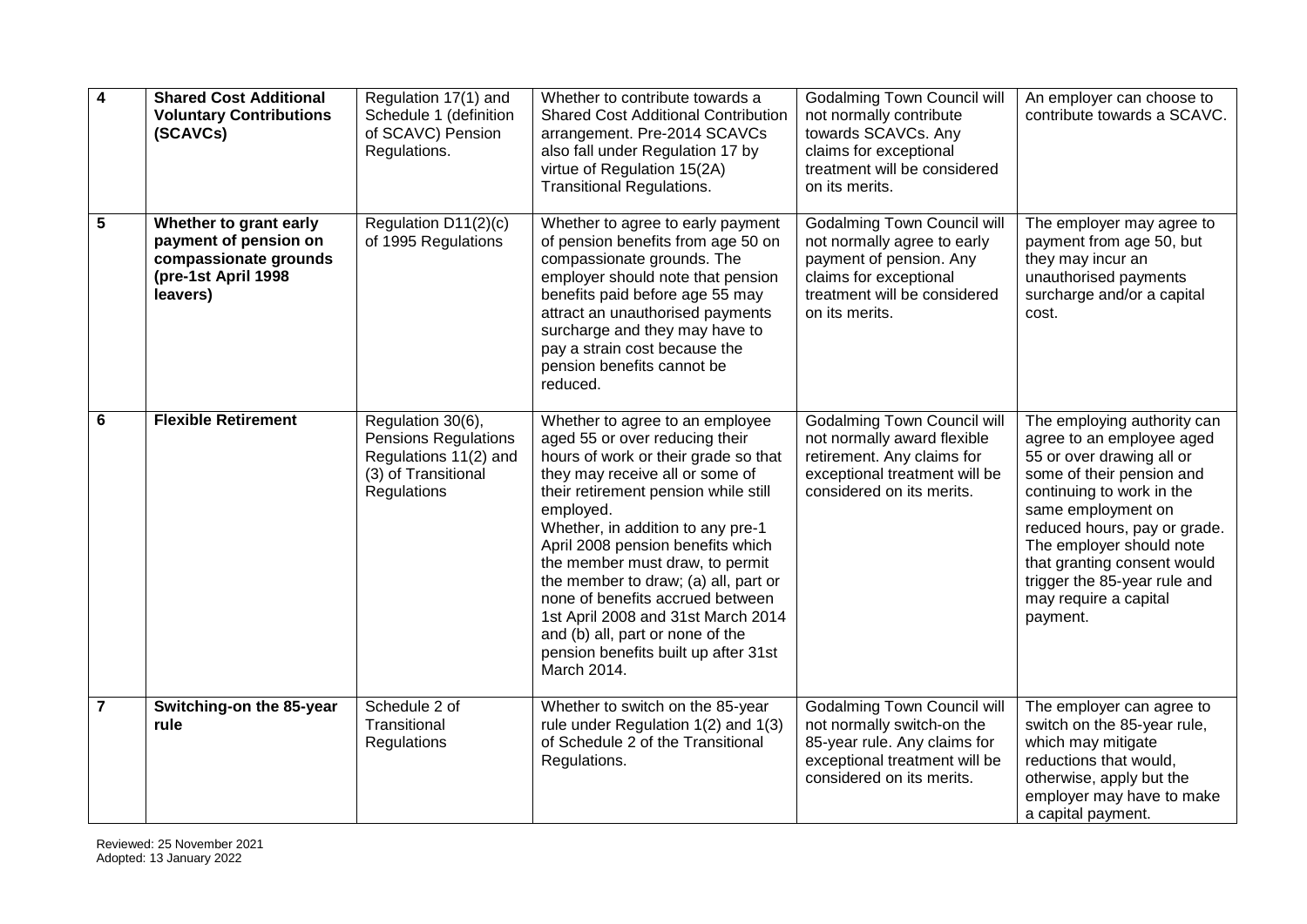| $\overline{\mathbf{8}}$ | <b>Waiving of Actuarial</b><br><b>Reduction to Pensions</b> | Regulation 30(8),<br><b>Pensions Regulations</b><br>Schedule 2 of<br>Transitional<br>Regulations | (Post 2014) Whether to agree to<br>waive, in whole or in part, any<br>actuarial reduction that would<br>otherwise apply to the pension paid<br>to a former employee aged 55 or<br>over under 30(5) or 30(6) [flexible<br>retirement] using regulation 30(8) of<br>the Pension Regulations.<br>(Pre-2014) Whether to waive<br>actuarial reductions entirely under<br>30(5) or 30A(5) [deferred pensioner<br>members] of the Benefits<br>Regulations and Regulation 2(1), of<br>Schedule 2 of the Transitional<br>Regulations.                                                                                                  | <b>Godalming Town Council will</b><br>not normally waive actuarial<br>reductions. Any claims for<br>exceptional treatment will be<br>considered on its merits. | The employing authority can<br>agree to waive reductions to<br>the pension of a member<br>aged 55 or over who has left<br>employment or been granted<br>flexible retirement.<br>The employer may be<br>required to make a capital<br>payment if they do so.<br>The employing authority can<br>agree to waive reductions to<br>the pension of a member<br>aged 55 or over who has left<br>employment or been granted<br>flexible retirement.<br>The employer may be<br>required to make a capital<br>payment if they do so.                            |
|-------------------------|-------------------------------------------------------------|--------------------------------------------------------------------------------------------------|-------------------------------------------------------------------------------------------------------------------------------------------------------------------------------------------------------------------------------------------------------------------------------------------------------------------------------------------------------------------------------------------------------------------------------------------------------------------------------------------------------------------------------------------------------------------------------------------------------------------------------|----------------------------------------------------------------------------------------------------------------------------------------------------------------|-------------------------------------------------------------------------------------------------------------------------------------------------------------------------------------------------------------------------------------------------------------------------------------------------------------------------------------------------------------------------------------------------------------------------------------------------------------------------------------------------------------------------------------------------------|
| 9                       | <b>Award of Additional</b><br><b>Pension</b>                | Regulation 31,<br><b>Pensions Regulations</b>                                                    | To award additional pension at full<br>cost to the employer:<br>(1) an active member; or<br>(2) a former active member who<br>was dismissed by reason of<br>redundancy, business efficiency or<br>mutual consent on grounds of<br>business efficiency.<br>Note:<br>Any additional pension awarded<br>(including any additional pension<br>purchased by the employer or the<br>member under Regulation 16 of the<br>Pensions Regulations) may not<br>exceed the overall additional<br>pension limit of £6,822 (April 2018<br>and uplifted annually).<br>Additionally, in the case of a<br>member falling within (2) above, the | <b>Godalming Town Council will</b><br>not normally award additional<br>pension. Any claims for<br>exceptional treatment will be<br>considered on its merits.   | This means the employing<br>authority has the power to<br>award additional pension to<br>an active member.<br>The employer can also<br>award additional pension to<br>members who leave on the<br>grounds of redundancy,<br>business efficiency<br>or mutual consent on<br>grounds of business<br>efficiency - up to six months<br>after termination.<br>The employer would be<br>required to make a capital<br>payment (in addition to the<br>cost of purchase) if the<br>member retired early on any<br>grounds apart from<br>permanent ill-health. |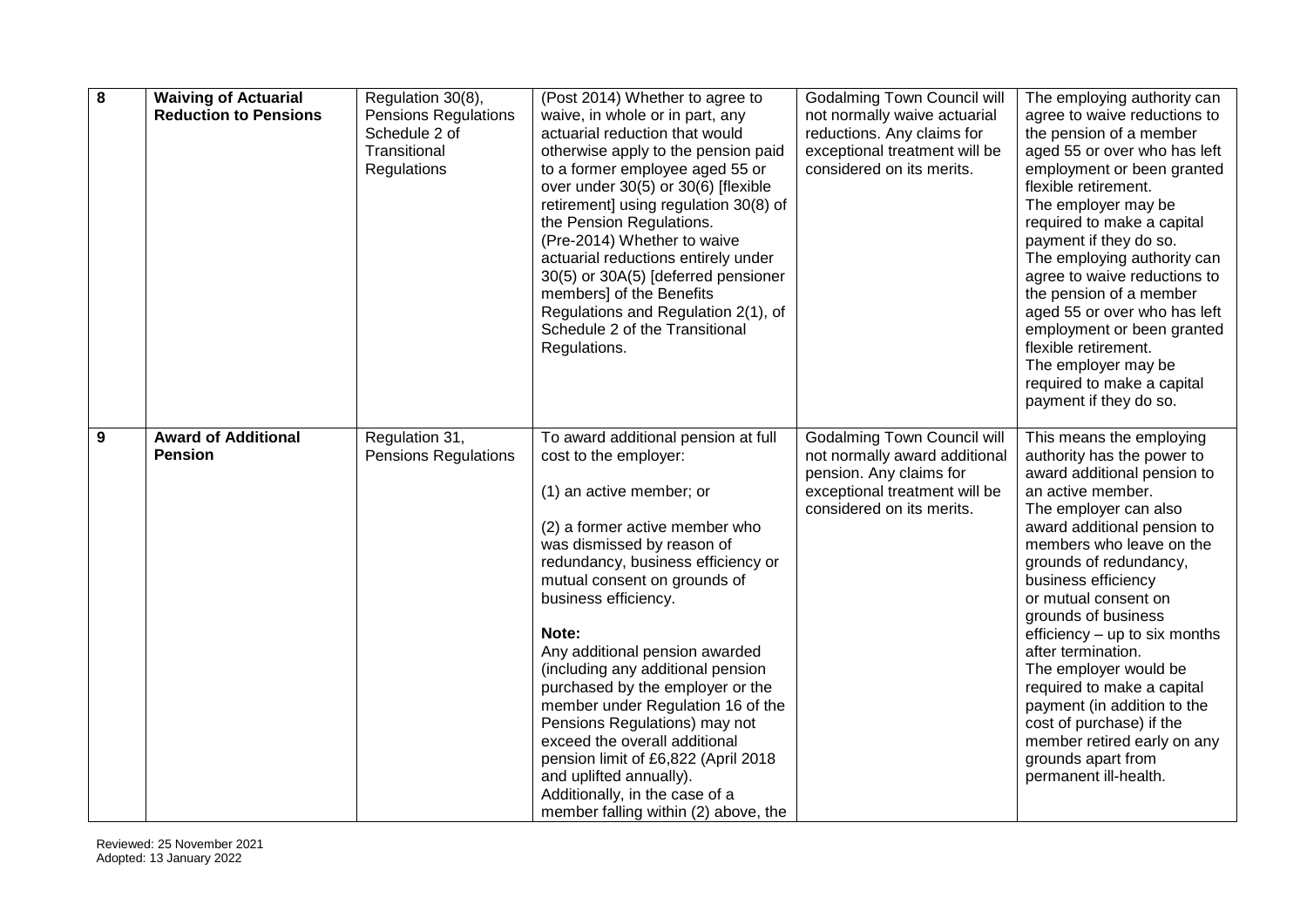| 10 | <b>Aggregation of Benefits:</b><br><b>Concurrent Employments</b>                                             | Regulation 22 (7)(b),<br><b>Pensions Regulations</b> | resolution to award additional<br>pension must be made within 6<br>months from the date on which the<br>employment ended.<br>Whether to allow an active member<br>with concurrent employments, who<br>ceases an employment with an<br>entitlement to a deferred pension,<br>more than 12 months to elect not to<br>have their deferred pension<br>aggregated with their active<br>member's pension account.                                    | <b>Godalming Town Council will</b><br>not normally extend the<br>deadline. Any claims for<br>exceptional treatment will be<br>considered on its merits. | The employing authority can<br>allow a member who leaves<br>one of two (or more)<br>employments - held at the<br>same time - longer than 12<br>months to elect not to<br>combine the deferred<br>pension with the ongoing<br>active pension.                           |
|----|--------------------------------------------------------------------------------------------------------------|------------------------------------------------------|------------------------------------------------------------------------------------------------------------------------------------------------------------------------------------------------------------------------------------------------------------------------------------------------------------------------------------------------------------------------------------------------------------------------------------------------|---------------------------------------------------------------------------------------------------------------------------------------------------------|------------------------------------------------------------------------------------------------------------------------------------------------------------------------------------------------------------------------------------------------------------------------|
| 11 | <b>Aggregation of Benefits:</b><br><b>Deferred Member</b><br>becoming Active Member                          | Regulation 22 (8)(b),<br><b>Pensions Regulations</b> | Whether to allow a deferred<br>member who becomes an active<br>member longer than 12 months in<br>which to elect not to have their<br>deferred benefits aggregated with<br>the benefits in their active<br>member's pension account.                                                                                                                                                                                                           | <b>Godalming Town Council will</b><br>not normally extend the<br>deadline. Any claims for<br>exceptional treatment will be<br>considered on its merits. | The benefits are usually<br>aggregated (joined-up),<br>unless the member elects to<br>keep them separate.<br>The employing authority can<br>agree to a former member<br>having longer than 12<br>months to choose not to<br>combine their pensions.                    |
| 12 | <b>Aggregation of Benefits:</b><br><b>Deferred Member</b><br>becoming Active Member<br>(pre-2014 membership) | Regulation 10(6)(b)<br>Transitional<br>Regulations   | Whether to allow a deferred<br>member who becomes an active<br>member longer than 12 months in<br>which to elect for their pre-2014<br>deferred benefits to be aggregated<br>with their active member's pension<br>account (but, technically, they<br>would lose the final salary link if<br>they have not made an election<br>under 5(5) Transitional Regulations<br>within twelve months of becoming<br>an active member of 2013<br>scheme). | <b>Godalming Town Council will</b><br>not normally extend the<br>deadline. Any claims for<br>exceptional treatment will be<br>considered on its merits. | The pre-2014 preserved<br>benefits will be kept separate<br>unless the member makes a<br>positive election to aggregate<br>them.<br>The employing authority can<br>agree to a former member<br>having longer than 12<br>months to choose to combine<br>their pensions. |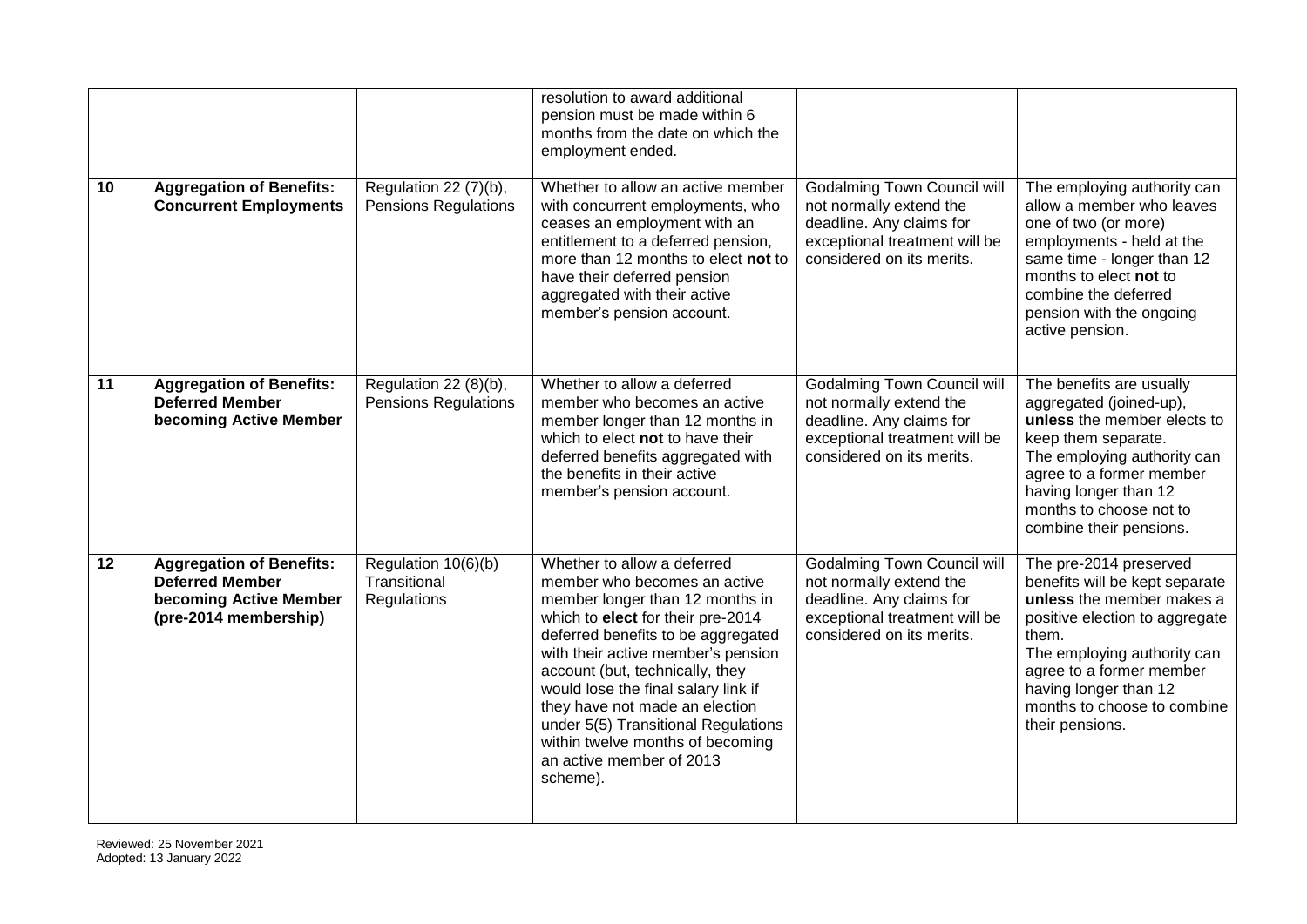| $\overline{13}$ | <b>Inward Transfer of</b><br><b>Pension Rights</b>   | Regulation 100,<br><b>Pensions Regulations</b>    | Whether to allow an employee who<br>has been an active member in their<br>current employment for more than<br>12 months to ask for the transfer of<br>certain accrued pension rights to be<br>considered.<br>Note:<br>Regulation 100(6) of the Pensions<br>Regulations requires that a request<br>must be made within 12 months                                                                                                                | <b>Godalming Town Council will</b><br>not normally extend the<br>deadline. Any claims for<br>exceptional treatment will be<br>considered on its merits.                           | Members who have been in<br>the pension scheme for more<br>than twelve months can ask<br>for a transfer-in to be<br>considered - but it will only<br>be investigated if both the<br>employing authority and the<br>administering authority<br>agreed. |
|-----------------|------------------------------------------------------|---------------------------------------------------|------------------------------------------------------------------------------------------------------------------------------------------------------------------------------------------------------------------------------------------------------------------------------------------------------------------------------------------------------------------------------------------------------------------------------------------------|-----------------------------------------------------------------------------------------------------------------------------------------------------------------------------------|-------------------------------------------------------------------------------------------------------------------------------------------------------------------------------------------------------------------------------------------------------|
|                 |                                                      |                                                   | beginning with the date on which<br>the member first became an active<br>member in an employment or such<br>longer period as the employer and<br>the Administering Authority may<br>allow. The discretion is, therefore,<br>only exercisable if both the<br>Employing Authority and the<br>Administering Authority agree.                                                                                                                      |                                                                                                                                                                                   |                                                                                                                                                                                                                                                       |
| $\overline{14}$ | <b>Redundancy Payments</b>                           | Regulation 5,<br>Compensation<br>Regulations 2006 | Whether to base redundancy pay<br>on actual pay where actual pay<br>exceeds the statutory maximum<br>under the Employment Rights Act<br>1996 (£508.00 from April 2018).                                                                                                                                                                                                                                                                        | <b>Godalming Town Council will</b><br>not normally pay statutory<br>improved redundancy<br>payments. Any claims for<br>exceptional treatment will be<br>considered on its merits. | The employer can base the<br>calculation of a week's pay<br>for redundancy on actual pay<br>if it is higher than the<br>statutory limit (currently £508<br>in April 2018).                                                                            |
| 15              | <b>Compensation for loss of</b><br><b>Employment</b> | Regulation 6,<br>Compensation<br>Regulations 2006 | Whether to pay compensation to a<br>person whose employment ceases<br>- by reason of redundancy;<br>- in the interests of the efficient<br>exercise of the employing<br>authority's functions; or<br>in the case of a joint appointment,<br>because the other holder of the<br>appointment leaves<br>Note:<br>Compensation may not be paid<br>under this Regulation if:<br>- a person's period of membership<br>of the Pension Scheme has been | <b>Godalming Town Council will</b><br>not normally award<br>compensation for loss of<br>employment. Any claims for<br>exceptional treatment will be<br>considered on its merits.  | The employing authority can<br>make an award of up to 104<br>week's pay (less any<br>redundancy payment<br>payable).                                                                                                                                  |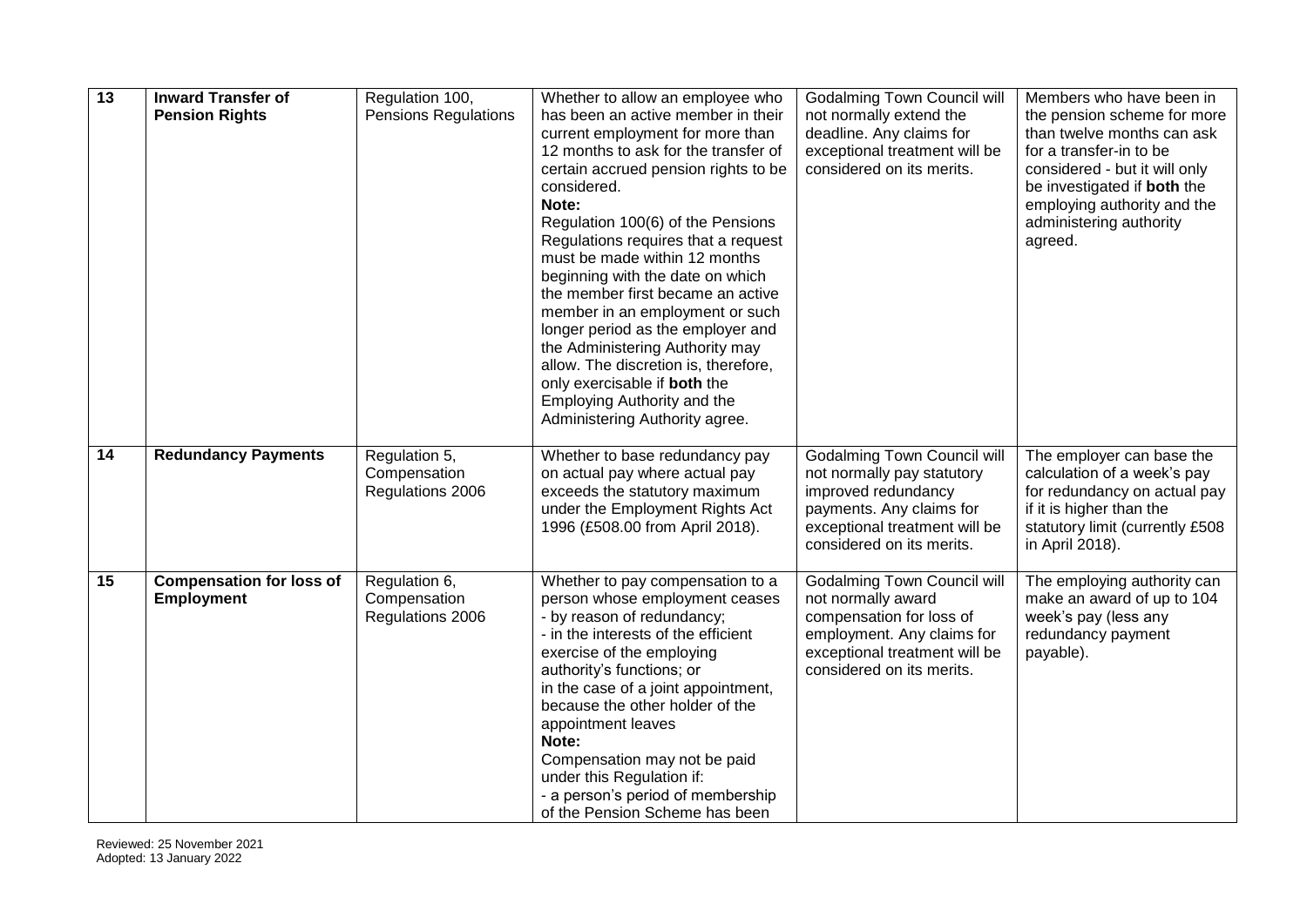|    |                          |                                                    | increased under Regulation 12 of<br>the Benefits Regulations 2007 (see<br>above); or<br>- a person has been awarded an<br>additional pension under<br>Regulation 13 of the Benefits<br>Regulations 2007 see above).<br>In all cases the amount of<br>compensation paid under this<br>Regulation may not exceed 104<br>weeks' pay less any redundancy<br>payment payable.<br>In all cases the decision to pay<br>compensation under this<br>Regulation must be made no later<br>than 6 months after the date of<br>termination of the person's<br>employment.                   |                                                                                                                                                          |                                                                                                                                              |
|----|--------------------------|----------------------------------------------------|--------------------------------------------------------------------------------------------------------------------------------------------------------------------------------------------------------------------------------------------------------------------------------------------------------------------------------------------------------------------------------------------------------------------------------------------------------------------------------------------------------------------------------------------------------------------------------|----------------------------------------------------------------------------------------------------------------------------------------------------------|----------------------------------------------------------------------------------------------------------------------------------------------|
| 16 | <b>Injury Allowances</b> | $14(1)$ of the<br>Compensation<br>Regulations 2011 | Scheme employers (LGPS<br>employers), apart from admission<br>bodies, must formulate, publish<br>and keep under review a policy on:<br>1. whether to make an injury award<br>to those who sustain an injury or<br>contract a disease as a result of<br>anything they were required to do in<br>performing the duties of their job<br>and in consequence of which they:<br>o - suffer a reduction in<br>remuneration, or<br>o - cease to be employed as a<br>result of an incapacity which is<br>likely to be permanent and which<br>was caused by the injury or<br>disease, or | <b>Godalming Town Council will</b><br>not normally pay injury<br>allowance. Any claims for<br>exceptional treatment will be<br>considered on its merits. | An employing authority may<br>award an injury allowance to<br>employees who contract an<br>injury or illness related to<br>their employment. |